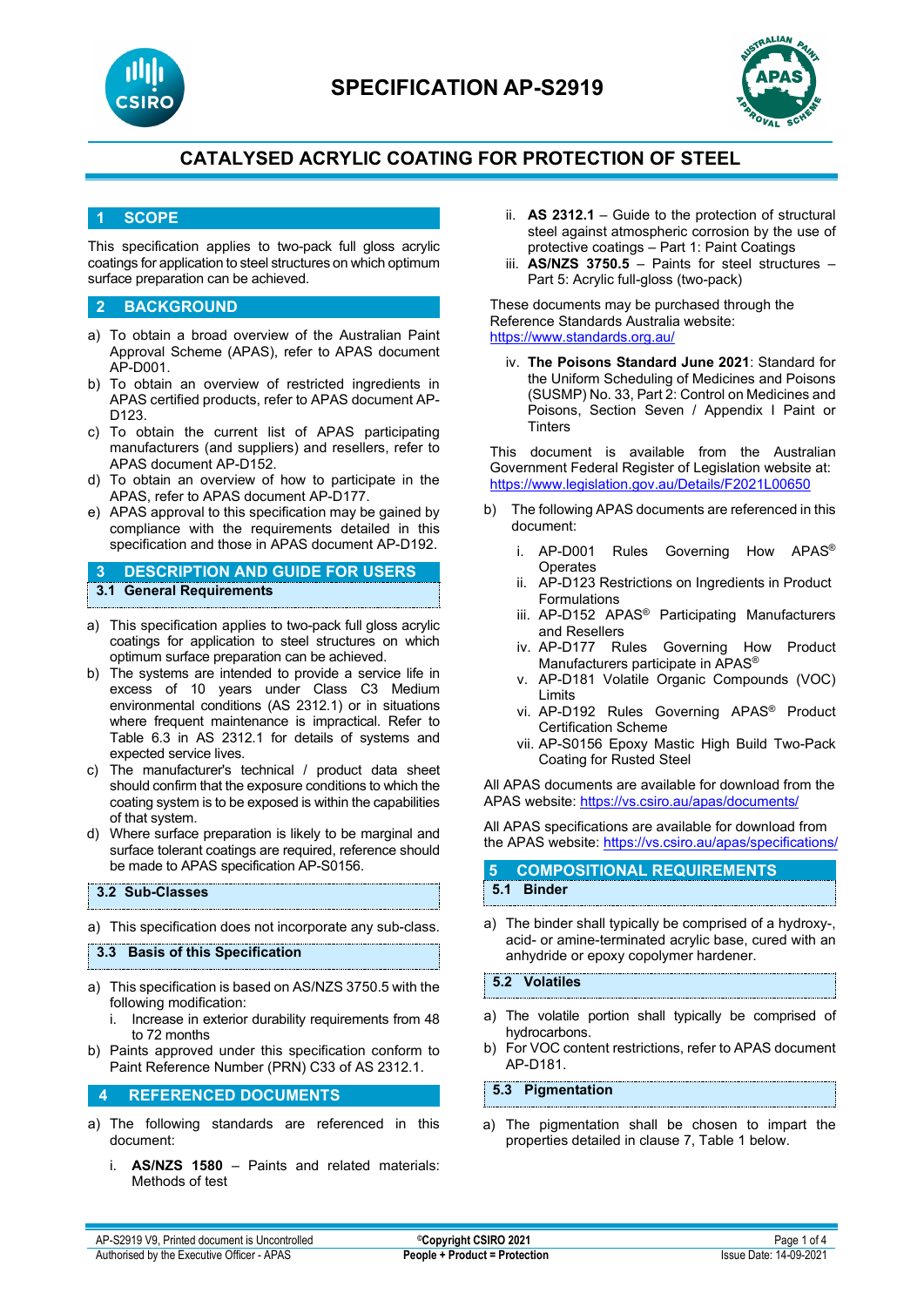



#### **5.4 Colour**

- a) Products approved under this specification are normally available in a wide range of colours.
- b) Where the decorative properties of these coatings are considered important, it is crucial that the appearance of the coating be maintained essentially throughout the life of the coating. Therefore, before other colours are used, purchasers should obtain the manufacturer's written assurance that the selected colour will have acceptable colour stability for the intended purpose.

#### **6 PRODUCT APPROVAL REQUIREMENTS 6.1 General Requirements**

a) The product and its application for approval shall comply with the relevant requirements of APAS document AP-D192 during the life of the approval.

#### **6.2 Technical Requirements**

a) The product shall comply with **all** the requirements of clause 7, Table 1 below.

## **6.3 Health and Safety Requirements**

- a) The manufacturer's Safety Data Sheet (SDS) must be studied closely prior to using the product and complied with during use of the product.
- b) As products covered by this specification typically contain solvents, the paint is considered flammable and should be stored away from all sources of heat or ianition.
- c) Containers should be resealed immediately after use and good ventilation provided during use to minimise the risk of fire or explosion and the long-term toxic effects of absorption of the vapour into the lungs.
- d) Care should be taken to avoid contact with the skin using protective clothing and barrier cream. All pumping equipment should be adequately earthed. It is anticipated that most of these products would be applied by operators in well ventilated spray booths or in the field by operators with adequate safety equipment.
- e) Products intended for sale in Australia shall comply with all the requirements of the SUSMP. Products intended for sale in other countries shall comply with all local WHS and environmental requirements.
- f) The product shall comply with all requirements of clause 6.3 and 6.4 of APAS document AP-D192.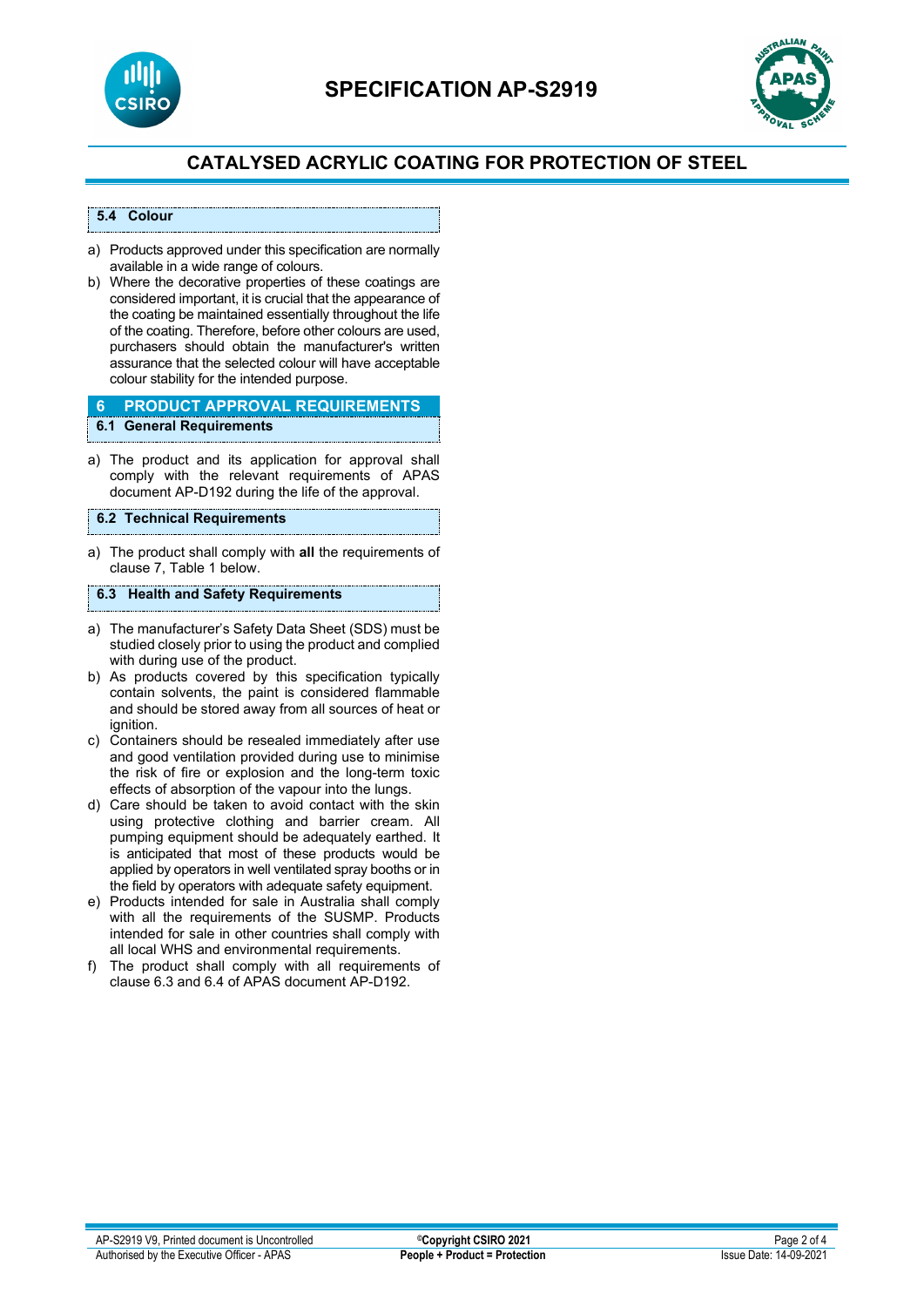



# **7 TABLE 1: PERFORMANCE PROPERTIES**

| <b>TEST</b>                    | <b>AS/NZS</b><br>1580<br><b>METHOD</b> | <b>REQUIREMENTS</b>                                                                                                                                                                                                                                                                        |  |
|--------------------------------|----------------------------------------|--------------------------------------------------------------------------------------------------------------------------------------------------------------------------------------------------------------------------------------------------------------------------------------------|--|
| <b>For EACH Component</b>      |                                        |                                                                                                                                                                                                                                                                                            |  |
| <b>Preliminary Examination</b> | 103.1                                  | Shall be free of coarse particles, gel and foreign matter.                                                                                                                                                                                                                                 |  |
| Reincorporation after Storage  | 211.2                                  | After 12 months storage at ambient conditions, each component shall<br>be able to be readily reincorporated. Settling shall not exceed a rating<br>of 6. The mixture shall be free of coarse particles, gel and foreign<br>matter.                                                         |  |
|                                |                                        | When mixed in the manufacturer's recommended ratio, a smooth,<br>homogeneous free-flowing mixture shall result with no signs of<br>incompatibility. The mixture shall be able to be sprayed to produce a<br>film typical of the product.                                                   |  |
| <b>VOC Content</b>             | <b>APAS</b><br>AP-D181                 | Refer to APAS document AP-D181 for method and limits.                                                                                                                                                                                                                                      |  |
|                                |                                        | If the APAS specification is not listed on AP-D181, a declaration of<br>VOC content is still required.                                                                                                                                                                                     |  |
| <b>Wet Mixed Paint Tests</b>   |                                        |                                                                                                                                                                                                                                                                                            |  |
| <b>General Requirements</b>    | <b>AS/NZS</b><br>3750.5                | Shall comply with all the requirements of clause 2 Materials<br>Requirements (except as modified below).                                                                                                                                                                                   |  |
|                                |                                        | All results shall be reported.                                                                                                                                                                                                                                                             |  |
| <b>Volume Solids</b>           | Theoretical<br>Calculation             | Calculated value shall be reported. AS1580.301.2 not required.                                                                                                                                                                                                                             |  |
| Thinning or Mixing Properties  | 208.1                                  | Using 10% of manufacturers recommended thinner, there shall be no<br>signs of incompatibility.                                                                                                                                                                                             |  |
| Viscosity                      | 214.x                                  | State method and record results.                                                                                                                                                                                                                                                           |  |
| <b>Aged Application</b>        | 205.2 or<br>205.4                      | When the aged sample (refer to Reincorporation after Storage above)<br>is applied by spray application, it shall produce a uniform finish typical<br>of the product type.                                                                                                                  |  |
| <b>Dry Film Test</b>           |                                        |                                                                                                                                                                                                                                                                                            |  |
| Resistance to Weathering       | <b>AS/NZS</b><br>3750.5<br>457.1       | Applications for atmospheric exposure approval shall comply with the<br>requirements of AS/NZS 3750.5 clause 2.5.9 after 72 months<br>exposure at all 3 atmospheric exterior atmospheric exposure sites<br>(listed in APAS document AP-D192, clause 12).<br>All results shall be reported. |  |